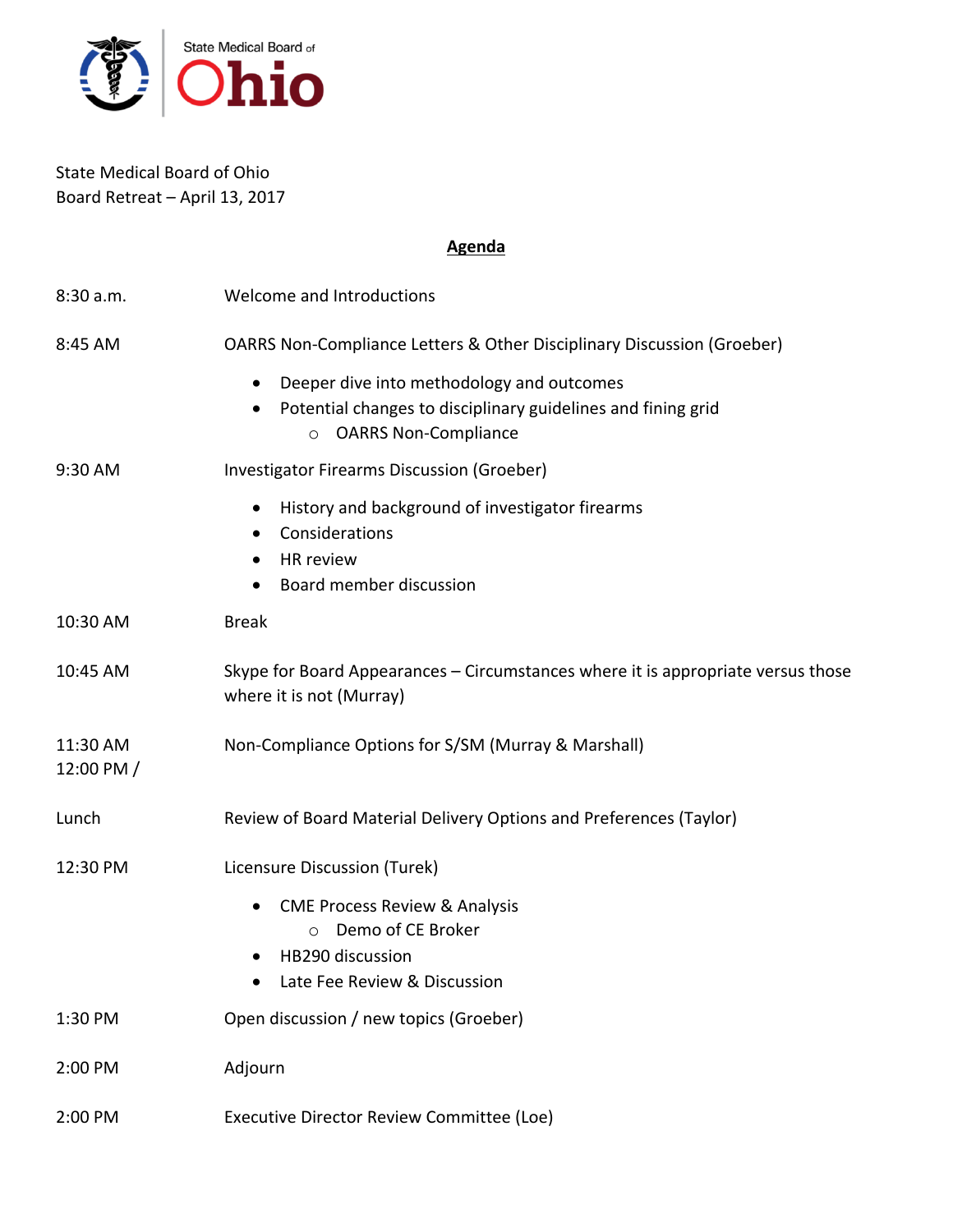## **MINUTES**

# **THE STATE MEDICAL BOARD OF OHIO**

### **Retreat Meeting – Thursday, April 13, 2017**

Amol Soin, M.D., President, called the meeting to order at 8:30 a.m. in Room 1858, 18<sup>th</sup> Floor, the James A. Rhodes Office Tower, 30 E. Broad Street, Columbus, Ohio 43215, with the following members present: Robert P. Giacalone, Vice President; Kim G. Rothermel, M.D., Secretary; Bruce R. Saferin, D.P.M., Supervising Member; Anita M. Steinbergh, D.O.; Donald R. Kenney, Sr.; Andrew P. Schachat, M.D.; Michael Schottenstein, M.D.; and Mark A. Bechtel, M.D. The following members did not attend: Michael L. Gonidakis; Richard A. Edgin, M.D.; and Ronan M. Factora, M.D.

Also present at various times during the meeting were: Anthony J. Groeber, Executive Director; Kimberly Anderson, Assistant Executive Director; David Fais, Assistant Executive Director; William Schmidt, Chief of Investigations; Susan Loe, Director of Human Resources and Fiscal; Joseph Turek, Deputy Director for Licensure; Sallie Debolt, Senior Counsel; Teresa Pollock, Director for Communications; Joan K. Wehrle, Education and Outreach Program Manager; Jonithon LaCross, Public Policy & Governmental Affairs Program Administrator; Rebecca Marshall, Chief Enforcement Attorney; Gary Holben, Operations Manager; Mitchell Alderson, Administrative Officer; Chantel Scott, Chief of Renewal; Nathan Smith, Senior Legal and Policy Counsel; Alexandra Murray, Managing Attorney for Standards Review, Experts, and Intervention; Colin DePew, Legal and Policy Staff Attorney; and Benton Taylor, Board Parliamentarian.

### OARRS NON-COMPLIANCE LETTERS

Mr. Groeber stated that in late 2016 the Board sent a letter to over 12,000 Ohio physicians regarding noncompliance with the requirement to check the Ohio Automated Rx Reporting System (OARRS) for all patients to whom they have prescribed a controlled substance. Mr. Groeber explained the process of obtaining the physicians' names from OARRS data provided by the Board of Pharmacy (the agency which operates OARRS) and the Medical Board's efforts to identify and exclude the following physicians:

- Physicians whose prescriptions were related to inpatient, residential, or hospice care
- Physicians whose prescriptions were related to a diagnosis of terminal illness
- Physicians who are employed by a healthcare entity which pulls OARRS data automatically
- Physicians whose prescriptions were to patients whose OARRS profile had been checked by any other physician in the previous 90 days

Mr. Groeber continued that the letter informed the physicians that they seem to be out of compliance with the requirement to check OARRS, but that they should contact the Board if they think there is an error or if they fall under one of the legal exemptions. Mr. Groeber stated that while the letter brought this issue to the attention of all recipients, only those at the very high end with an approximate average of six or more patients not checked per day were contacted by a Board investigator for a conversation. Mr. Groeber stated that many physicians provided valid reasons for being on the list and those physicians have been exempted from all future lists.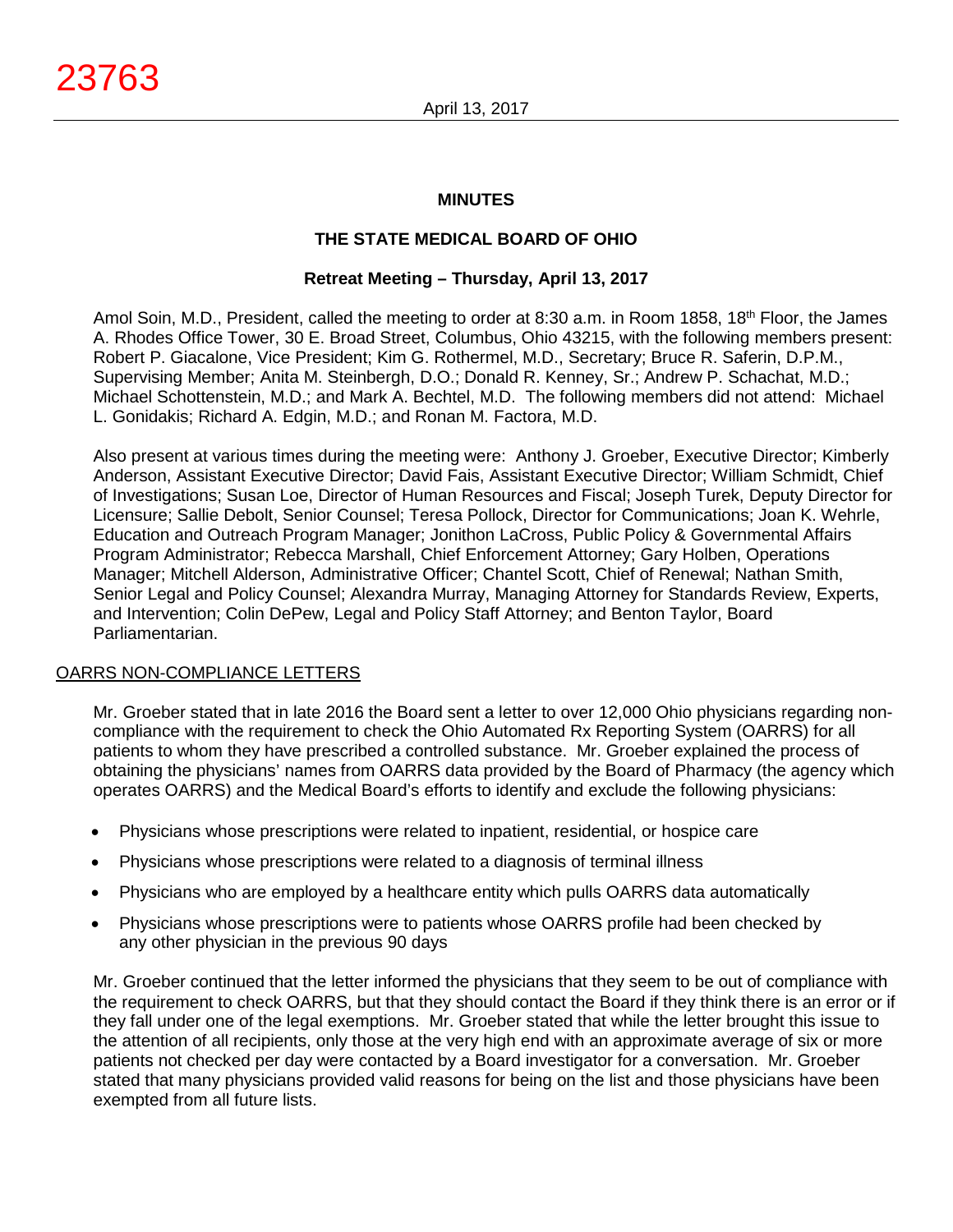Mr. Groeber stated that as a result of the OARRS non-compliance letters, patterns of behavior are changing. Following the first letter, the average number of patient checks on OARRS increased dramatically to approximately 220,000 per day on average. Mr. Groeber further noted that at the beginning of this process the number of physicians with more than 200 unchecked patients in a single month was 45; that number is now zero. Mr. Groeber credited prescribers with taking appropriate actions in response to the letters.

The Board discussed the nature of the OARRS non-compliance letters. Dr. Steinbergh expressed concern that the tone of the letter was perceived as threatening to the physician, as well as their patients who need appropriate analgesia. Other Board members agreed with Dr. Steinbergh's comments, but viewed the increase in proper OARRS checks, in accordance with state law, as a positive and dramatic result.

Dr. Soin noted that at yesterday's Board meeting, he voted "no" on three proposed citations related to physicians who had not checked OARRS as required. Dr. Soin stated that he voted "no" because he does not feel comfortable citing physicians for this infraction so soon after the beginning of efforts to enforce that law. Dr. Soin opined that this is an opportunity to educate physicians and fix the problem instead of simply citing physicians. Dr. Soin opined that a citation should be based on demonstrable harm to the public rather than just a failure to check data. Dr. Soin also noted that the OARRS data is not optimal at this time. Dr. Soin opined that the Board is not providing physicians with adequate tools to rehabilitate themselves, such as informing them of what patients they have failed to check on OARRS. Dr. Soin further noted that physicians treating patients in hospitals are not required to check OARRS; however, when the patient is discharged with a controlled substance prescription and fills it at an outside pharmacy, that shows up in OARRS data as a non-check. Dr. Soin commented that if this behavior is continuing in 2018 after a year of educational efforts, then citations would be appropriate at that time. Dr. Soin observed that with the number of non-checking decreasing rapidly, the overall picture will look very different six months from now. Ms. Marshall commented that the three citations in question represented the highest number of non-checks and that the physicians had indicated, either in interviews or written statements, that they will not use OARRS or that they know they should be using OARRS. Dr. Steinbergh added that the Board does not have to demonstrate patient harm in order to issue a citation or take an action.

The Board continued to discuss the matter of the OARRS non-compliance letters, as well as the fact that many physicians seem unaware of the positive ways in which they can use OARRS data to improve their patient care. The Board also thoroughly discussed disciplinary guidelines in relation to a failure to check OARRS when required. Following lengthy discussion, the Board gave general guidance to the Secretary and Supervising Member in establishing guidelines for negotiating settlement agreements in these cases. The Board agreed that the Secretary and Supervising Member should have flexibility in sanctions based on the circumstances of each case, but that generally a first offense involving no other violations should be a fine of indeterminate amount and a reprimand and possibly probation. The Board generally agreed that a first-time offender without additional violations should not have a suspension, though that may be an option if there are more violations in the future. The Board also generally agreed that continuing educational courses could be required, such as prescribing courses and patient boundaries courses. Dr. Saferin agreed with Mr. Giacalone's suggestion to have the physicians attend an office conference with the Secretary and Supervising Member at the Medical Board's offices could also have a positive impact on the physicians' behavior.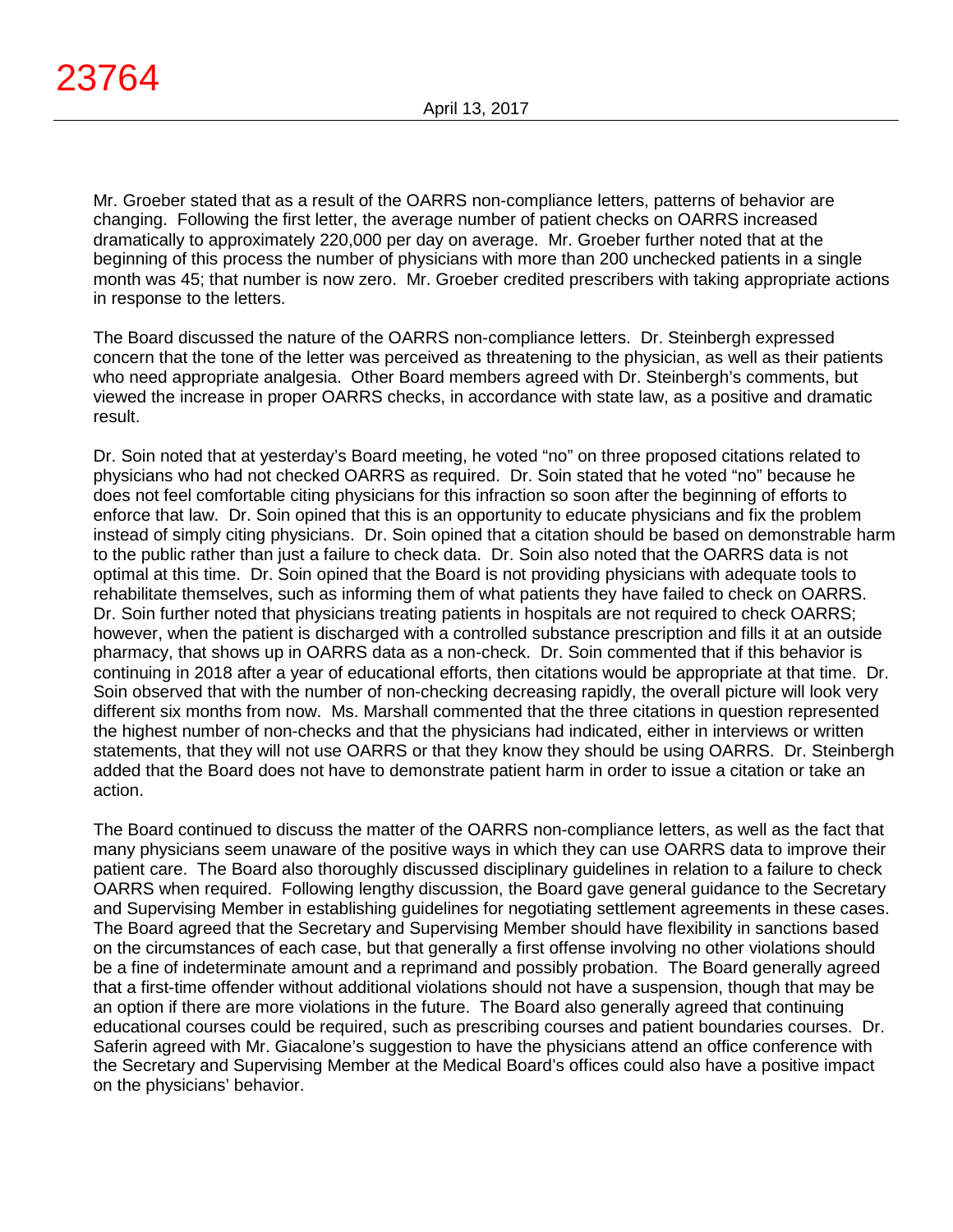### INVESTIGATOR FIREARMS

Mr. Groeber stated that it has been approximately four years since the Board approved the policy allowing its investigators to carry firearms. Based on comments made recently by some Board members, Mr. Groeber asked the Board to discuss this matter and consider whether it wishes to continue having this policy. Ms. Loe provided historical background on the Board's prior decision, particularly as related to the pill mill situation at that time. Ms. Loe stated that the investigator job description was changed accordingly to specify that the position is dangerous and the protection of a firearm is needed. Ms. Loe stated that investigators are required to pass a firearms proficiency course and to recertify regularly. Ms. Loe noted that one of the Board's 20 investigators has opted out of carrying a firearm.

Mr. Schmidt stated that the Board's investigators are not law enforcement and that, by Board policy, an investigator may only use their firearm if it is necessary to save their life. Mr. Groeber added that Board investigators are only allowed to use their firearm to defend themselves, and not to defend another person. Mr. Schmidt stated that since investigators began carrying firearms there has been only one instance in which an investigator pulled the firearm from the holster, and that occurred when the investigator was participating in a law enforcement raid of a residence and encountered a large dog behind the residence; the firearm was not discharged.

Mr. Schmidt stated that the company Armada was hired by the Board to conduct an assessment of the Board's firearms policy and whether it is still needed. Armada's report concluded the following:

- There have been no changes in circumstances since 2011 that would lead the Board to reconsider their original decision.
- Armada suggested use-of-force continuum training (Mr. Schmidt stated that use-of-force training does not apply here because the Board's policy is for the investigator to immediately remove themselves from dangerous situations and to only use force to save their lives).
- Armada made suggestions on how to improve firearm training (Mr. Schmidt stated that some of Armada's suggestions are already being implemented).
- Armada recommended that the Board move away from its current firearm, the .40 caliber Glock (Mr. Schmidt stated that he plans to move to the Single Stack 9mm Glock, if there are no changes in the Board's policy).

Mr. Groeber stated that he conducted a survey of other medical boards regarding this issue. Of the four states that responded, only one had armed investigators and no investigator had ever discharged their weapon outside of training. In Ohio, Mr. Groeber stated that neither the Board of Nursing nor the Dental Board armed their investigators; the Board of Pharmacy had armed investigators, but that agency has a different classification of investigator than the Medical Board.

Mr. Smith provided data for the Board's consideration regarding law enforcement deaths and assault in Ohio. Mr. Smith stated that there are unfortunately very few reliable studies regarding safety issues of investigators for administrative agencies.

Mr. Groeber briefly displayed and described the different models of body armor that are available to the Board investigators, including one meant to be unseen beneath clothing. Mr. Groeber noted that current Board policy does not require investigators to wear body armor at all times, only at their discretion.

Ms. Loe explained that when the current policy was adopted, the investigator job description was changed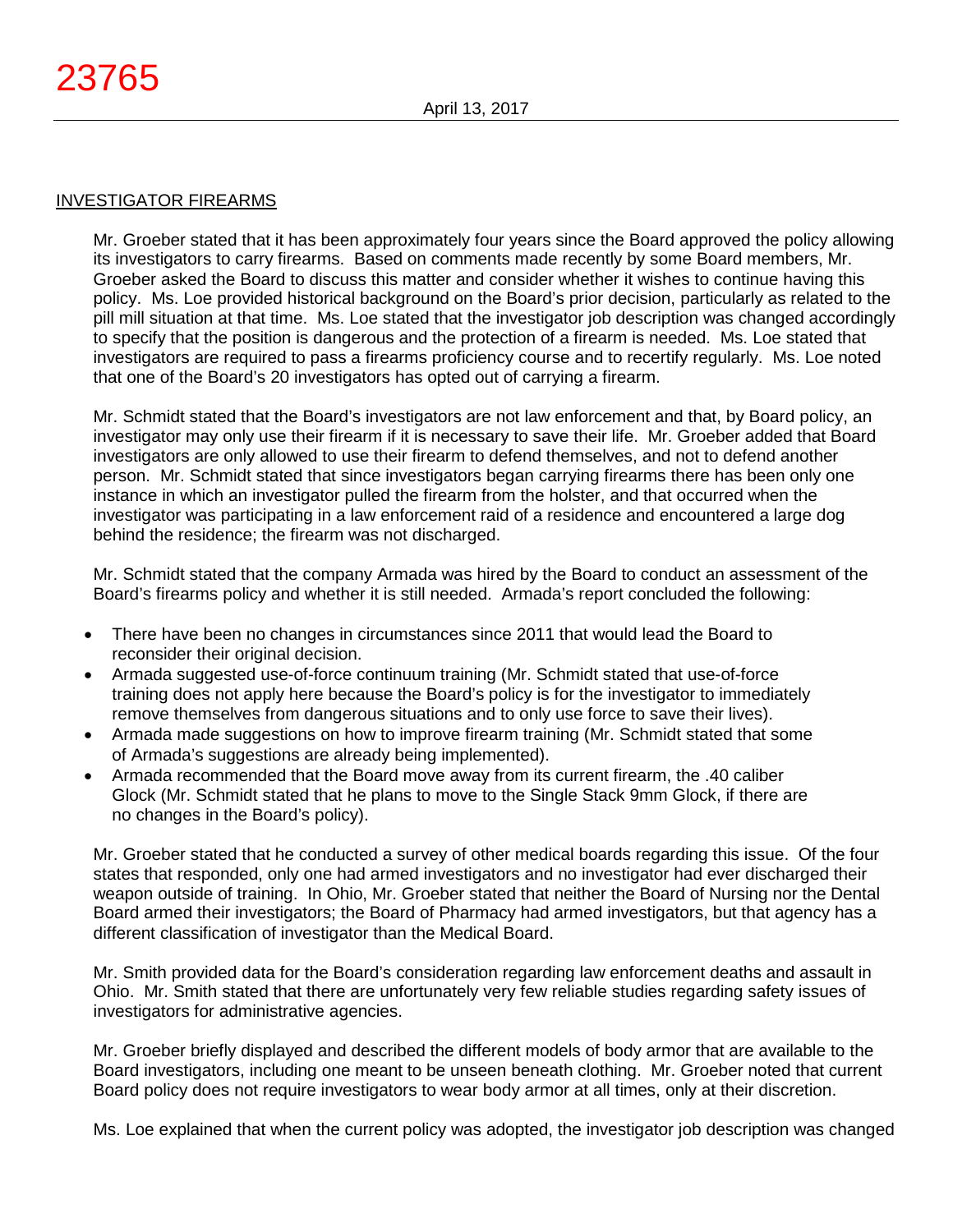to specify that the job is dangerous and justified allowing firearms. Ms. Loe stated that if the Board wishes to change the policy and not allow firearms, it will need to change the job description so that it does not appear that investigators are being sent into a dangerous job without appropriate means of selfprotection. Ms. Loe stated that changing the job description involves conversations with the investigators' union.

The Board discussed this matter thoroughly and asked Mr. Schmidt to describe potentially dangerous situations that have occurred or could occur. Mr. Kenney pointed out that there has never been an incident necessitating a firearm, and therefore the policy should be discontinued. Several Board members agreed. Dr. Schachat acknowledged that there is some level of risk in the position of Board investigator, but questioned whether it was a substantial risk. Dr. Saferin favored keeping the current firearms policy, stating that the investigators are well-trained. Dr. Schottenstein agreed with Dr. Saferin and felt that it was not his place to tell investigators how to conduct themselves in terms of self-protection. Dr. Schottenstein commented that the chances of being in an automobile accident are very slim, but he would feel very uncomfortable if someone told him he could not wear a seatbelt. Dr. Soin replied that automobile accident actually happen, whereas no dangerous situations requiring firearms have happened with Board investigators. Dr. Soin opined that firearms for investigators are not necessary based on the data.

Following discussion, the Board generally indicated that it would like to pursue research and actions to ultimately end the policy allowing investigators to carry firearms. Ms. Anderson asked if the Board wants to continue its 2011 authorization for the firearms while the necessary research is being completed so that investigators can continue to carry firearms until the Board takes an official vote on the matter in the future. The Board indicated that it does want to continue its 2011 authorization.

The Board briefly recess for lunch at 12:00, then resumed at 12:15 during lunch. Mr. Giacalone, Mr. Kenney, and Dr. Bechtel were not present when the meeting resumed.

# SKYPE FOR BOARD APPEARANCES

Ms. Murray stated that the current standards for allowing a probationer to appear via electronic means such as Skype, rather than appear in person, is that it is allowed at the discretion of the Secretary and Supervising Member if the practitioner does not reside in Ohio.

Mr. Giacalone returned to the meeting at this time.

The Board discussed this matter thoroughly. Following discussion, the consensus of the Board was that all initial probationary appearances before the Compliance Committee, as well as final probationary appearances before the full Board, should be attended by the probationer in person. Personal appearances made by the probationer before the Secretary and Supervising Member, or their designees, may occur electronically at the discretion of the Secretary and Supervising Member.

# NON-COMPLIANCE OPTIONS FOR SECRETARY AND SUPERVISING MEMBER

Ms. Murray briefly outlined that current system of dealing with minor violations of consent agreements and board orders which do not, in the opinion of the Secretary and Supervising Member, rise to the level of issuing a citation. Ms. Murray stated that currently, such infractions are dealt with by adding additional time to the probationary period ("tolling"). However, this does not apply to licensees who are suspended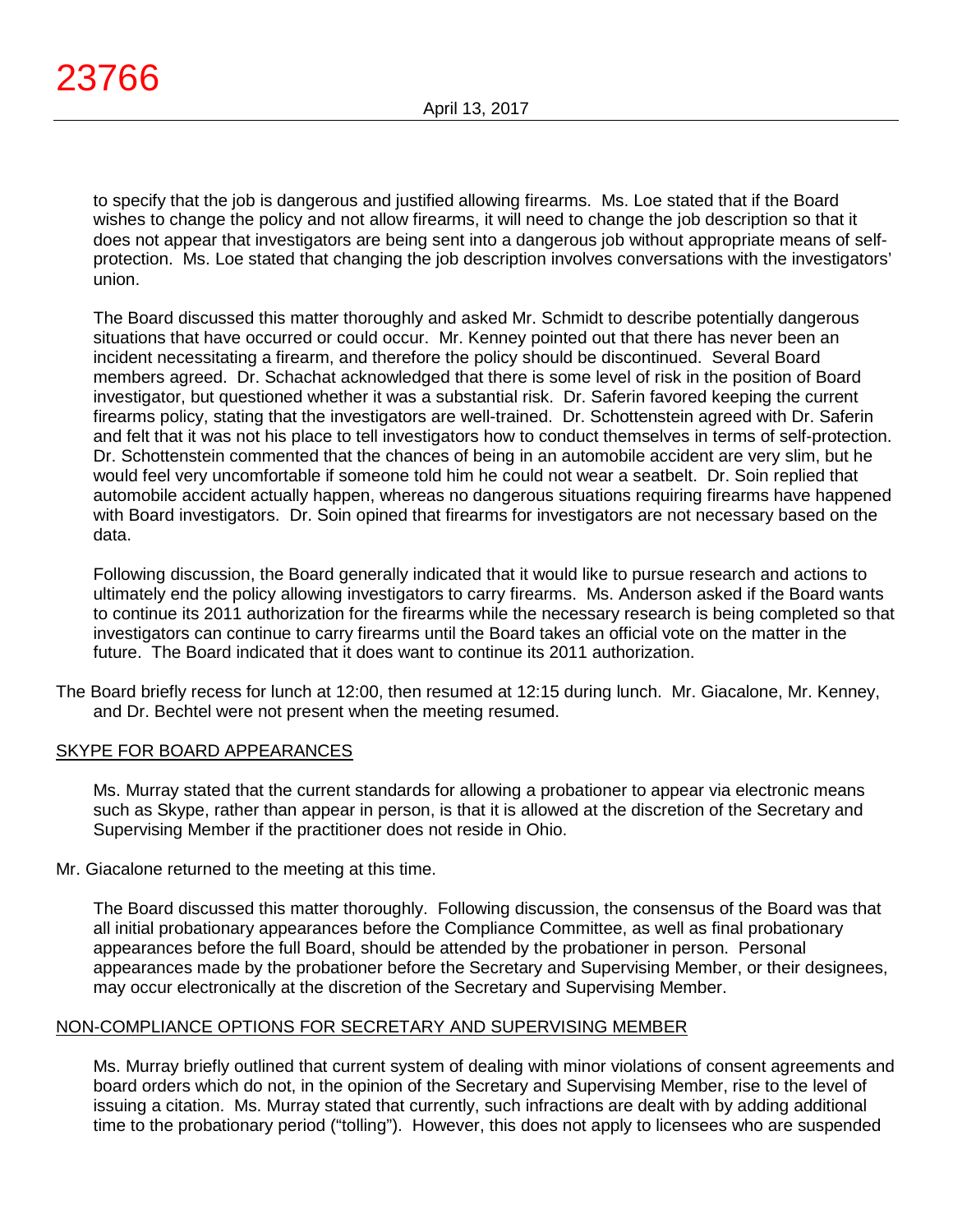under a Step I Consent Agreement because there are no probationary terms to extend.

Ms. Murray proposed that the Board adopt the practice of issuing Addendums, which would allow the Board to fine probationers for non-compliance. Ms. Murray noted that such fines would be reportable to the National Practitioner DataBank. Addendums would be presented to the Board for ratification in the same manner as Consent Agreements. Ms. Murray stated that the use of Addendums would require a change in the Board's current disciplinary guidelines.

The Board discussed the proposal and was generally favorable to it. In response to a question, Dr. Rothermel noted that a fine through addendum would be for a violation of probationary terms and not for any issue underlying the probation, such as impairment. Dr. Rothermel also opined that fining would be more effective than tolling.

**Dr. Steinbergh moved to approve the proposed modifications to the disciplinary guidelines. Dr. Saferin seconded the motion.** All members voted aye. The motion carried.

## BOARD MATERIAL DELIVERY METHODS

Mr. Taylor briefly reviewed the different options for ensuring that each Board member receives the Agenda Materials for each monthly meeting in a timely manner and in the manner most effective to the Board member.

### LICENSURE DISCUSSION

### CME AUDITING PROCESS

Ms. Scott briefly outlined the Board current system for conducting random continuing medical education (CME) audits on approximately 2% of licensees. Ms. Scott noted that the average processing time per audit is 15 to 20 minutes. Mr. Turek stated that there is pending legislation that, if passed, would eliminate licensees' requirements for Category II CME and increase their Category I CME requirements. Mr. Turek stated that House Bill 290, which has already become law, allows licensees to fulfill some of their CME requirements by providing healthcare services to indigent and uninsured people. Mr. Groeber noted that meeting the 2% audit level would be a significant administrative burden under the Board's current system.

### CE BROKER DEMONSTRATION

Mr. Turek introduced Marcia Mann, a representative of CE Broker. Mr. Turek stated that the Board is considering using CE Broker's services for tracking licensees' CME hours.

Ms. Mann provided a thorough presentation to the Board regarding CE Broker. Ms. Mann explained that CE Broker is a continuing education management and tracking system. Ms. Mann stated that CE Broker currently tracks CE for all healthcare professions in Florida and has expanded into some other states as well. Ms. Mann provided details on the three different levels of service that would be available to licensees. Ms. Mann stated that most licensees would use the free basic services, while the mid-level and high level of service would be available for \$29.00 per year and \$99.00 per year, respectively. Ms. Mann demonstrated that even with the basic free service, licensees would be able to upload their verified CME hours directly into the Board's systems for automatic tracking and will provide the licensee a report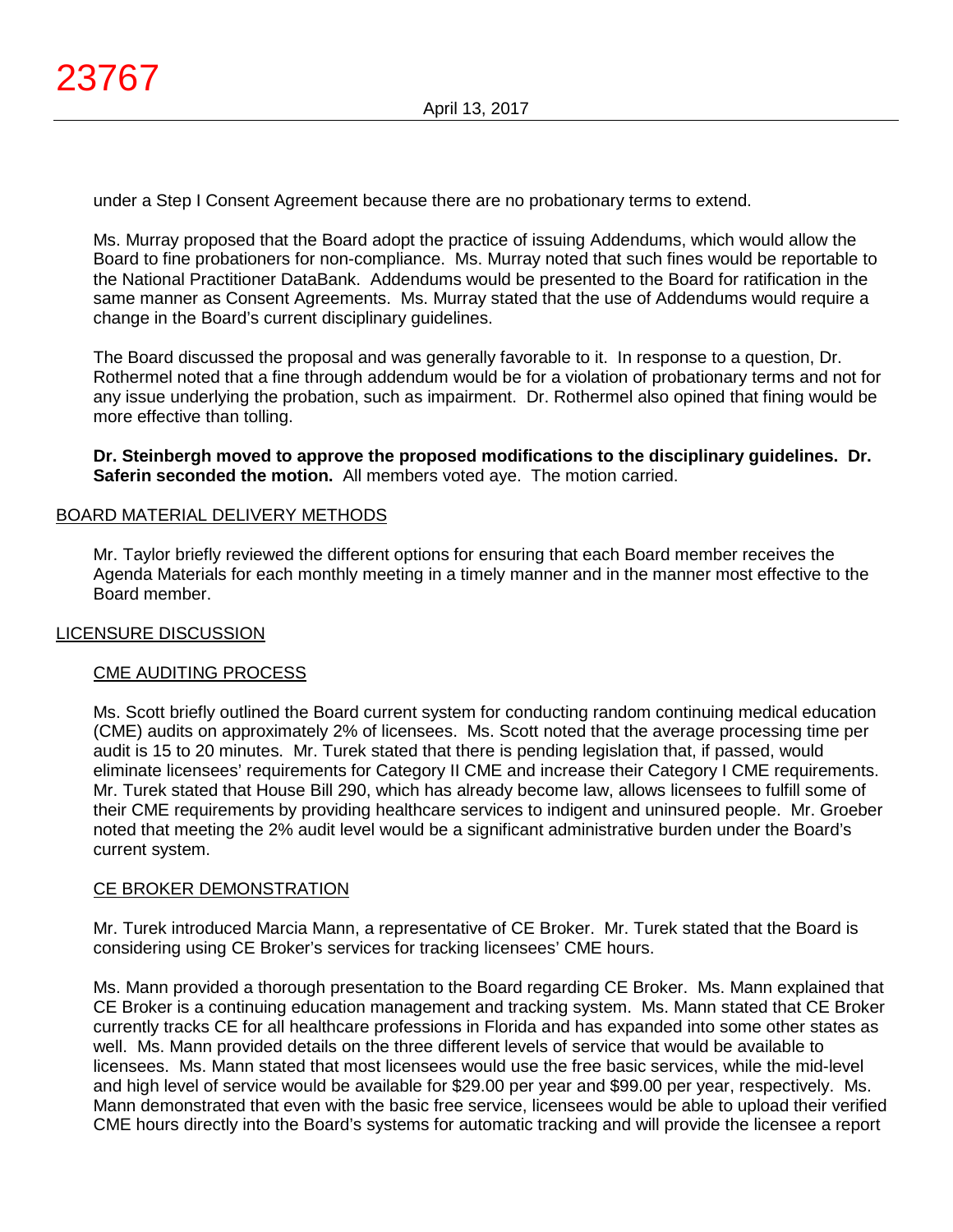of their progress in each cycle. Other requirements for individual licensees can also be tracking, such as the special CME requirements that must be met by holders of the Certificate to Recommend medical marijuana.

Mr. Groeber asked if the Board was in favor of contracting with CE Broker for these services, noting that there will be no cost to the Board. The Board was generally in favor of this system, but suggested that comments be gathered from the licensee community first.

### PHYSICIAN BURNOUT

Dr. Schottenstein stated that every year about 400 physicians in the United States take their lives. Dr. Schottenstein noted that since any given physician may have 2,000 active patients, nearly 1,000,000 patients could potentially be affected by this. Numerous studies indicate that at any given time one in every three physicians are experiencing burnout.

Dr. Schottenstein continued that the Board's main goal is to protect public, and he opined that the Board indirectly does that if it facilitates physicians getting the help they need when they are suffering in this way. Dr. Schottenstein stated that burnout is not just feeling of stress, it is pathological condition that includes emotional exhaustion, depersonalization, cynicism, and a feeling of low personal accomplishment. Dr. Schottenstein stated that burnout is not unique to the field of medicine, but its prevalence is higher in medicine than in other fields and the consequences to society is substantial.

Dr. Schottenstein noted a 2014 survey by the American Medical Association shows a rate of burnout in physicians of about 49%, compared to about 28% in population as whole. Dr. Schottenstein stated that a few causes of this are heavy workload, debt, financial issues, lack of time, faculty demands, career-family balance, tight funding, and bureaucracy. Burnout can lead to exhaustion, sleep issues, decreased productivity, and errors in performance and judgment that can lead to adverse patient outcomes. Burnout can also lead to increased irritation with patients and staff, divorce, mood disorder, and substance use. Dr. Schottenstein noted that some physicians quit altogether and that burnout is a risk factor for suicide.

Dr. Schottenstein stated that physicians have relatively low rates of treatment. Dr. Schottenstein further noted that female physicians are at highest risk for suicide and about 1.5% of female physicians have attempted it. Barriers to getting proper care include lack of time, concern about lack of confidentiality, stigma, and concerns about licensing, privileges, and advancement. Dr. Schottenstein stated that historically there has been concern that diagnosis alone presumed impairment, which would provoke licensing issue. However, most licensing boards have moved away from questions about diagnosis and treatment and towards questions about impairment itself.

Dr. Schottenstein opined that the State Medical Board of Ohio is making positive changes in facilitating movement in right direction. Dr. Schottenstein commented that the lower the stigma, the more likely physicians will seek help. Dr. Schottenstein stated that if the current proposal for a non-disciplinary track for licensees with mental or physical conditions is adopted, it will also send important message of support for physicians with these issues. Dr. Schottenstein also commented that the pending legislation regarding the one-bite reporting exemption is also very promising is terms of the message to licensees.

Dr. Schottenstein stated that improving physician health indirectly improves the health of the public. Dr. Schottenstein stated that physicians should understand that it is okay to seek help. Dr. Schottenstein stated that the Board can do its part by continuing to make sure its regulations and policies are non